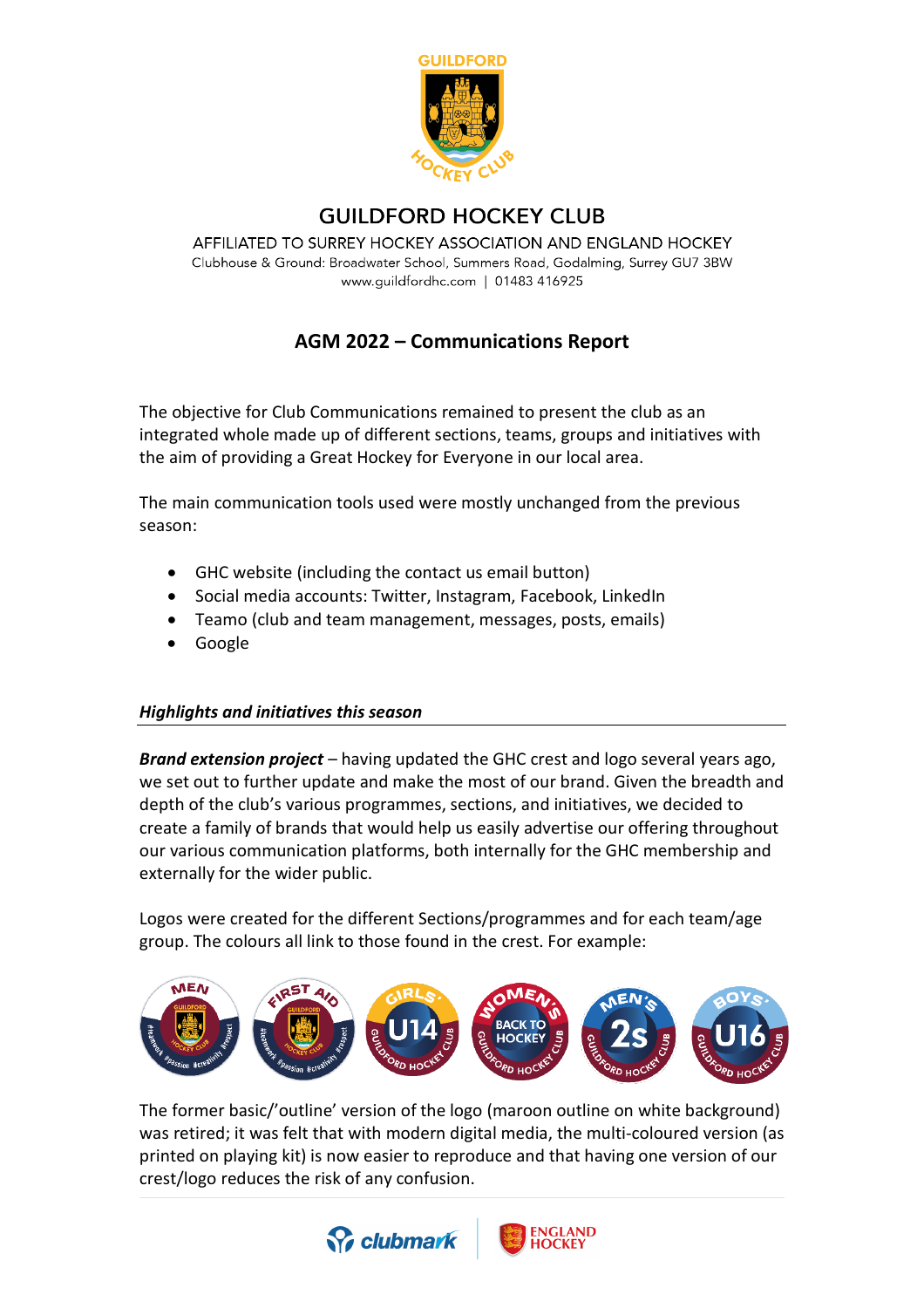We hope that these graphic images help club members and the public navigate, understand and value the superb efforts that go into making all of the hockey happen at GHC in so many different ways.

Many thanks to Cathy Sanderson for designing a few different versions to choose from and helping choose the way forward – and also for the ongoing support to create new logos every time we add a new team or programme!

*GHC Values* – GHC Director of Hockey undertook a project to codify the GHC Values. After much in-depth research and thinking, led by M1s player and club coach James Bennett, these values were distilled into: *teamwork, passion, creativity, respect.* Youtube videos were posted and the values are regularly added to our online and printed communications, including on pitch-side banners (see below), and they are incorporated into the new GHC Section/Programme logos. The values are also used in our coaching programmes to help players and coaches bring the values into what happens on and off the pitch. Huge thanks to Dan and James for making this happen.

*The Scoop* – a new triannual online magazine, *The Scoop*, was launched to replace the static printed annual brochure that we had been producing for 5 seasons. It was felt that the cost and time to produce an annual version became too much for the benefits it derived; a 3x per season version can be adapted more quickly to reflect what is happening during the season and in connection with our Partners and their needs and wishes.

*InTouch* – 38 editions of *InTouch* were sent during the season and during pre-season and summer. These are now sent through teamomail which does not allow for tracking so it is difficult to know how many get delivered and read (in contrast to previous tools we have used to deliver it like LoveAdmin and Mailchimp, both of which had other limitations from which we have moved away).

*Social Media* – we have focussed on making posts to social media more regular and more connected to relevant organisations and hashtags. Some posts have made very good impressions including up to 10s of thousands of impressions. In terms of followers and activity, we are slightly above numbers that would be expected of a club our size in the hockey world in England:

Twitter – 2836 followers, 3166 following Instagram – 1865 followers, 1333 following Facebook – 842 followers, 191 following LinkedIn – 23 followers (and building!)

*Partner Wall* – we designed and installed a new Partner wall in the clubhouse – acrylic holders were installed on the left hand side wall to honour and thank our GHC partners.





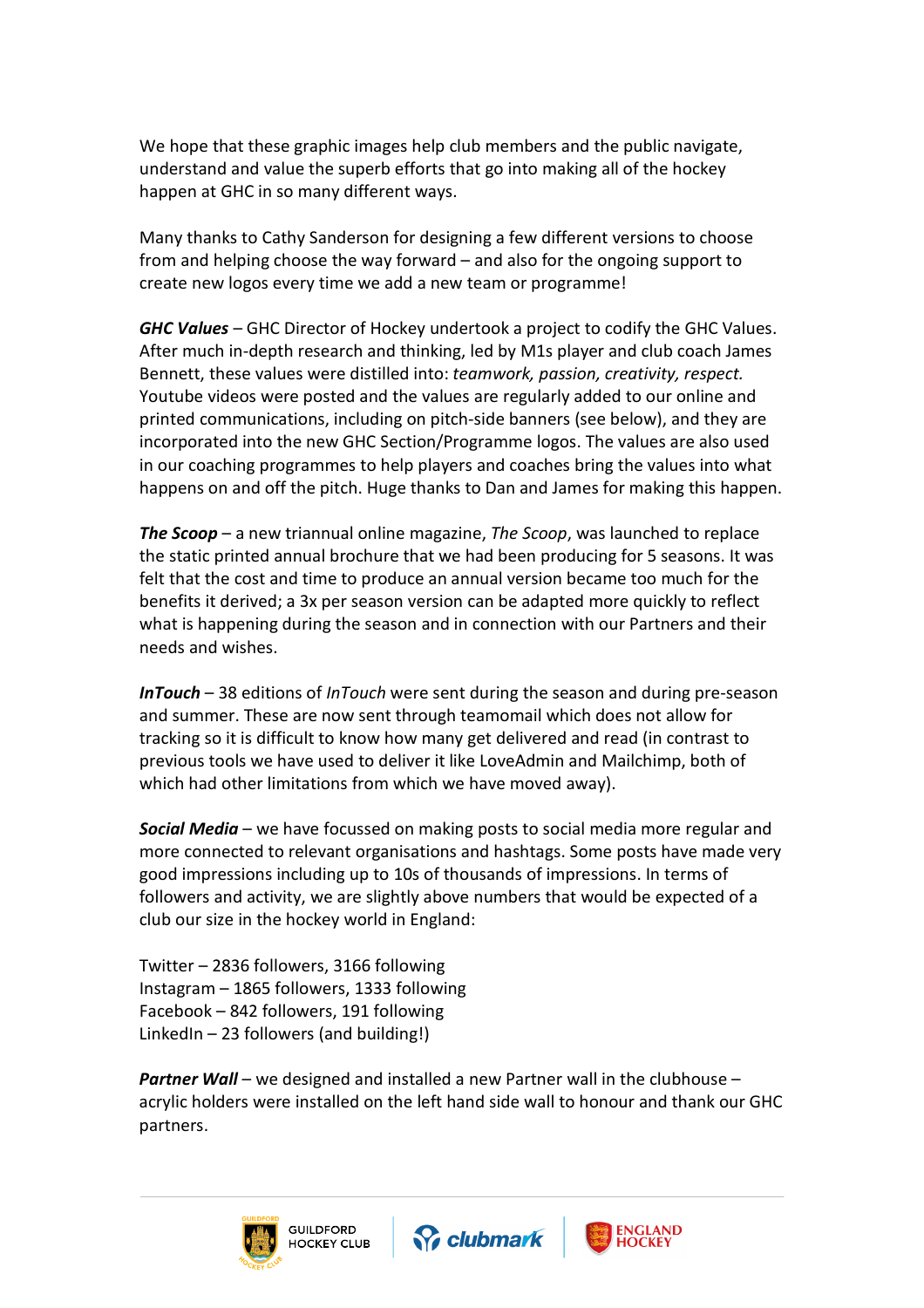*Banners* – we also designed and installed 21 new banners on the blue and green pitches. Many thanks to Cathy Sanderson who helped design and install these and to Genie Ross whose company handled the production and Genie even helped deliver them to the club!

*Communications Plan and Expert Advice* – Mrs Sally Hart, a parent with years of public relations experience, pulled together a really useful and valuable communications plan to help promote the club – thank you very much.

### *Looking forward*

#### Social Media

Continue to grow our social media presence and impact. Given that different platforms appeal to different demographic groups, we need to continue to build on all platforms (and possibly consider any others):

- LinkedIn boost our profile and connections on LinkedIn, mostly in connection with our growing Partnership programme.
- Instagram stories  $-$  continue to create and share
- Increase the number and coverage of Partner advertising across our social media channels in line with their wishes.
- Increase the input from members please send blurbs and photos to [news@guildfordhc.com](mailto:news@guildfordhc.com)

#### Website

The GHC website is now going on its tenth season. We need to review the requirements for the website and choose to either re-develop with our existing provider or develop anew (NB there is no budget allocated for redevelopment this season so any costs would need to be planned or worked out from what is already allocated to the ongoing running of the website). If anyone in the club has experience with website design or hosting and would like to get involved, please get in touch.

There are many tools now available (including an offering from teamo and from other sports club platforms) and a full assessment needs to be undertaken.

The website used to be the main access point for league fixtures (Fixture Live feed). With the change to the GMS, we have not yet been given a widget to feed fixtures through our own webpages – it remains to be seen if this is coming and will be part of the website going forward.